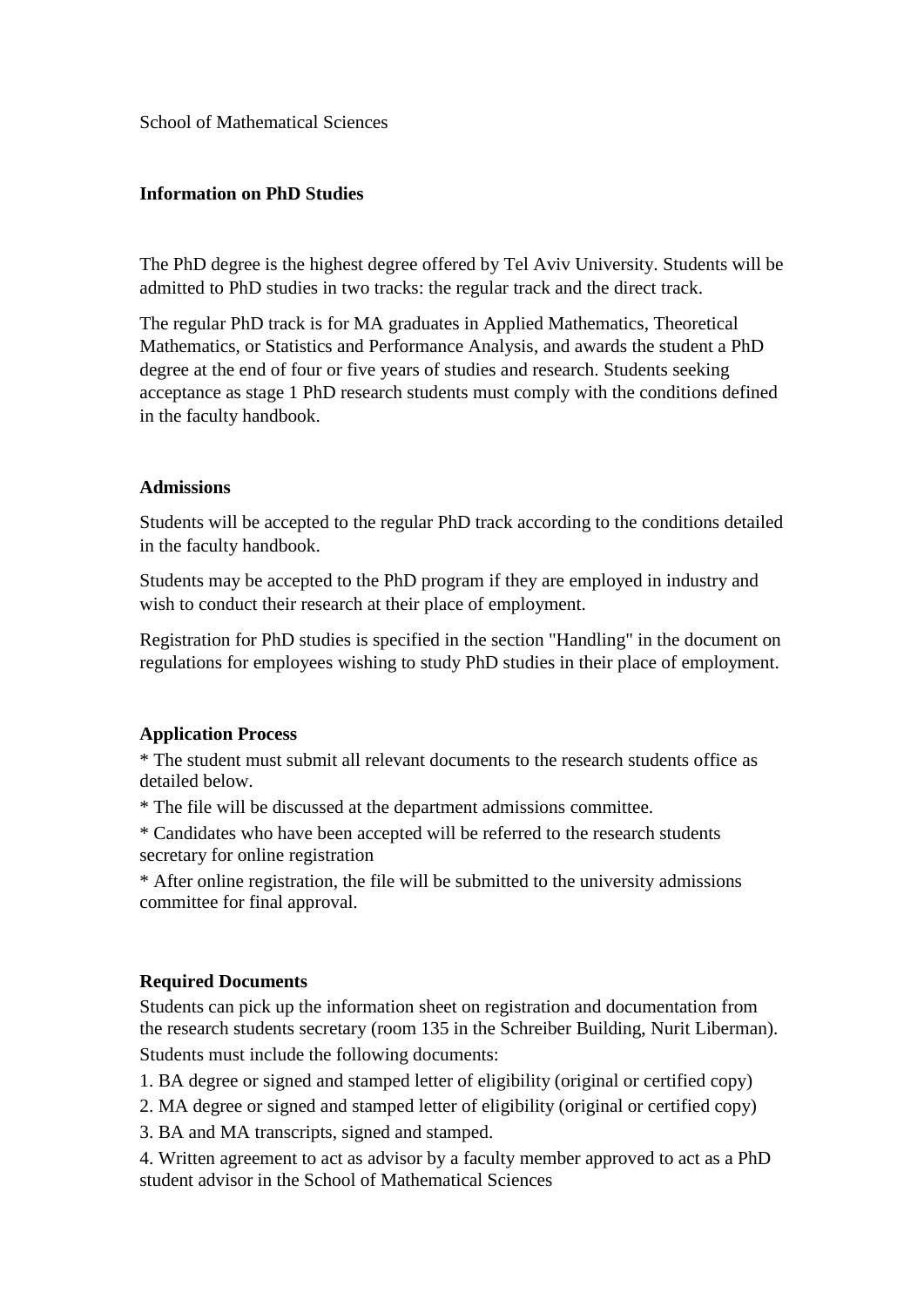4. CV 5. Passport photograph

## **Course of Studies and PhD Thesis**

Students in the PhD program must complete 8 credit hours during the course of their studies. The student must register for courses with the research students secretary, Nurit Liberman, room 135 in the Schreiber Building, tel: 03.640.8046.

\* The student will register and pass the exams in two courses that offer a total of 6 credit hours.

\* The student will participate in a department seminar that offers 2 credit hours.

\* In addition to these courses, the student must also take a course in academic writing (2 credit hours) or register for a foreign language course offered in the Division of Foreign Languages.

\* The program requires that each student give a lecture about his or her research as part of the department research seminar. Alternatively, the student may also give a lecture at a conference at a university in Israel or abroad. In this case, the student must submit the announcement with the relevant details to the research students secretary.

\* The student must complete all course requirements (8 credit hours) within two years of registering for the PhD program, and take an exam on the research proposal.

The student must submit his/her PhD thesis within five years from the date s/he was accepted as a stage I student. Any deferral beyond this date must be approved by the committee.

In special cases, with the approval of the committee, the student may submit a PhD thesis composed of articles.

### **Regulations and Updates**

All students must comply with the regulations as they appear in the handbook and in the university guidelines as well as any updates published during the year. Changes and additions are valid from the date of publication, unless otherwise noted.

### **Teaching Certificate in Mathematics for MA and PhD Students**

MA and PhD students in the Faculty of Exact Sciences are entitled to combine studies for their teaching certificate with their degree studies, with no additional tuition fees.

For further details please contact Prof. Pessia Tzamir at [pessia@tauex.tau.ac.il](mailto:pessia@tauex.tau.ac.il) or Prof. Dina Tirosh at [dina@post.tau.ac.il.](mailto:dina@post.tau.ac.il)